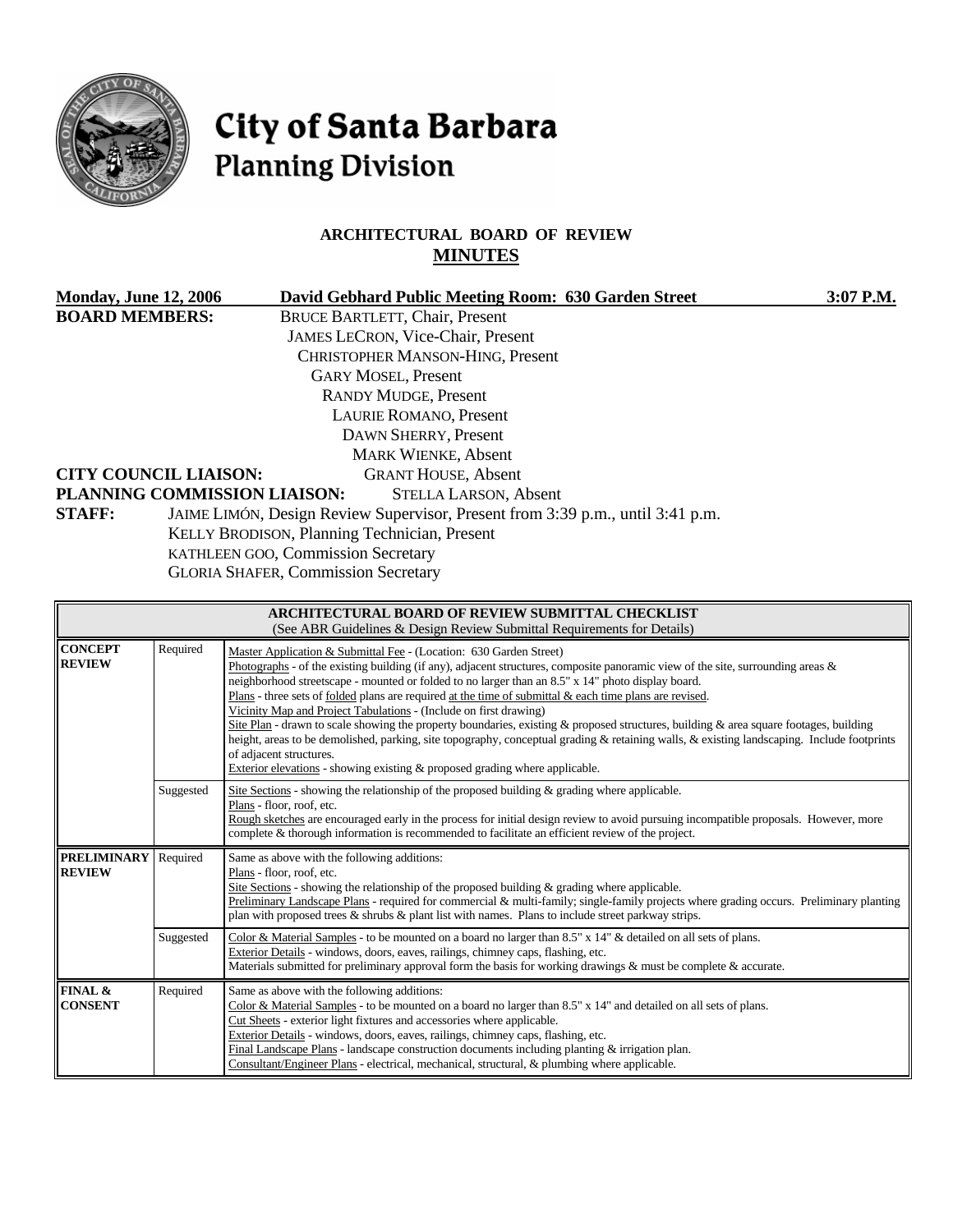#### **PLEASE BE ADVISED**

- The approximate time the project will be reviewed is listed to the left of each item. It is suggested that applicants arrive 15 minutes early. The agenda schedule is subject to change as cancellations occur. Staff will notify applicants of time changes.
- The applicant's presence is required. If an applicant is not present, the item will be postponed indefinitely. If an applicant cancels or postpones an item without providing advance notice, the item will be postponed indefinitely and will not be placed on the following Architectural Board of Review (ABR) agenda. In order to reschedule the item for review, a rescheduling fee will be paid and the applicant must fill out and file a Supplemental Application Form at 630 Garden Street (Community Development Department) in addition to submitting appropriate plans.
- All approvals made by the ABR are based on compliance with Municipal Code Chapter 22.68 and with adopted ABR guidelines. Some agenda items have received a mailed notice and are subject to a public hearing.
- The ABR may grant an approval for any project scheduled on the agenda if sufficient information has been provided and no other discretionary review is required. Substitution of plans is not allowed, if revised plans differing from the submittal sets are brought to the meeting, motions for preliminary or final approval will be contingent upon staff review for code compliance.
- The Board may refer items to the Consent Calendar for Preliminary and Final Architectural Board of Review approval.
- Preliminary and Final Architectural Board of Review approval is valid for one year from the date of the approval unless a time extension or Building Permit has been granted.
- **Items before the Board may be appealed to the City Council. For further information on appeals, contact the Planning Division Staff or the City Clerk's office. Said appeal must be in writing and must be filed with the City Clerk at City Hall within ten (10) calendar days of the meeting at which the Board took action or rendered its decision. The scope of this project may be modified under further review.**
- **AMERICANS WITH DISABILITIES ACT:** In compliance with the Americans with Disabilities Act, if you need special assistance to participate in this meeting, please contact the Planning Division at (805) 564-5470. Notification at least 48 hours prior to the meeting will enable the City to make reasonable arrangements.
- **AGENDAS, MINUTES and REPORTS**: Copies of all documents relating to agenda items are available for review at 630 Garden St. and agendas and minutes are posted online at [www.SantaBarbaraCa.gov](http://www.santabarbaraca.gov/) If you have any questions or wish to review the plans, please contact Kelly Brodison, at (805) 564-5470 between the hours of 8:30 a.m. to noon and 1:00 p.m. to 4:00 p.m., Monday through Friday.

#### **LICENSING ADVISORY:**

The Business and Professions Code of the State of California and the Municipal Code of the City of Santa Barbara restrict preparation of plans for certain project types to licensed professionals. Applicants are encouraged to consult with Building and Safety Staff or Planning Staff to verify requirements for their specific projects.

Unlicensed persons are limited to the preparation of plans for:

- $\triangleright$  Single or multiple family dwellings not to exceed four (4) units per lot, of wood frame construction, and not more than two stories and basement in height;
- ¾ Non-structural changes to storefronts; and,
- $\blacktriangleright$  Landscaping for single-family dwellings, or projects consisting solely of landscaping of not more than 5,000 square feet.

#### **NOTICE:**

- 1. That on June 8, 2006 at 4:00 p.m., this Agenda was duly posted on the indoor and outdoor bulletin boards at the Community Development Department, 630 Garden Street, and online at www.SantaBarbaraCa.gov.
- 2. This regular meeting of the Architectural Board of Review will be broadcast live and rebroadcast in its entirety on Wednesday at 8:00 a.m. on Channel 18.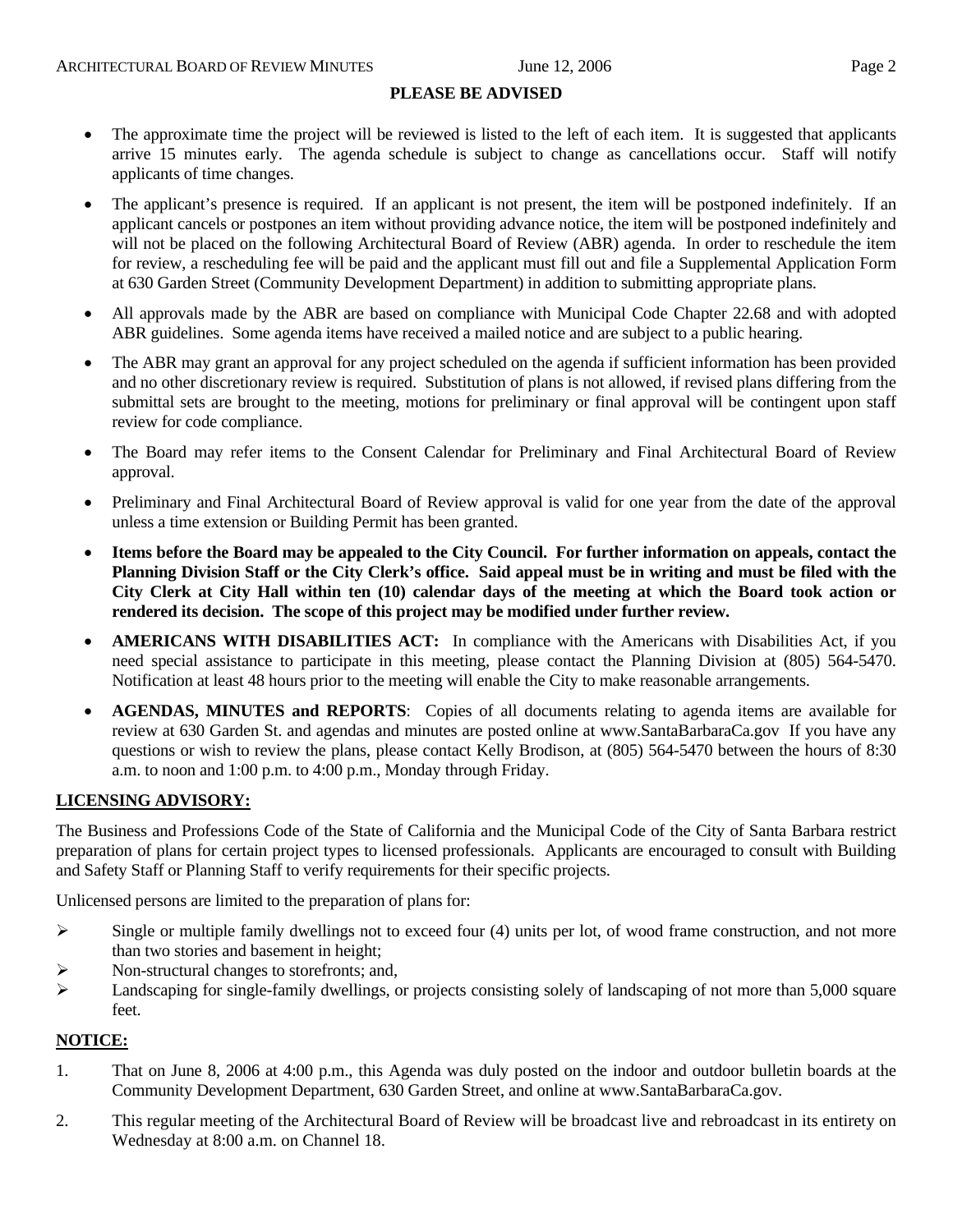A. Public Comment:

Any member of the public may address the Architectural Board of Review for up to two minutes on any subject within their jurisdiction that is not scheduled for a public discussion before the Board on that day. The total time for this item is ten minutes. (Public comment for items scheduled on today's agenda will be taken at the time the item is heard.)

No public comment.

B. Approval of the minutes of the Architectural Board of Review meeting of June 5, 2006.

Motion: Approval of the minutes of the Architectural Board of Review meeting of June 5, 2006, with corrections. Action: LeCron/Manson-Hing, 7/0/0 (Romano abstained from Item #3, 336 N. Milpas Street).

C. Consent Calendar.

Motion: Ratify the Consent Calendar. The Consent Calendar was reviewed by Board member LeCron with the exception of the landscaping for Items C ,K, and L reviewed by Board member Mudge (Item H, 1400 Dover Road has been referred to HLC, and Item M, 400 Block Coronel Street has been continued indefinitely at the applicant's request.). Action: Sherry/Romano, 7/0/0.

- D. Announcements, requests by applicants for continuances and withdrawals, future agenda items, and appeals.
	- 1. Ms. Brodison announced the following changes to the agenda:
		- a) Item #4, 642 Surf View Drive, and Item #7, 618 Castillo Street was formally withdrawn by the applicant.
		- b) Board member Wienke will be absent from tonight's meeting.
		- Motion: To hear Item #8, 628 Pico Avenue out of order and in place of the removed Item #4.
		- Action: LeCron/Romano, 7/0/0.

Motion: Regarding Item K, 17 Celine Drive, Conditions of Approval provided by staff as part of the approval.

- Action: Mudge/LeCron, 7/0/0.
- 2. Jaime Limón, Senior Planner, announced that last Thursday, June 8 staff conducted a site visit with the Planning Commission to various neighborhoods and project sites. The Planning Commission is carefully examining the proposed FARs to determine whether or not they are too restrictive, a final determination will be made by the Planning Commission on Thursday, June 15, 2006.
- E. Subcommittee Reports.

No subcommittee reports.

F. Possible Ordinance Violations.

No reported violations.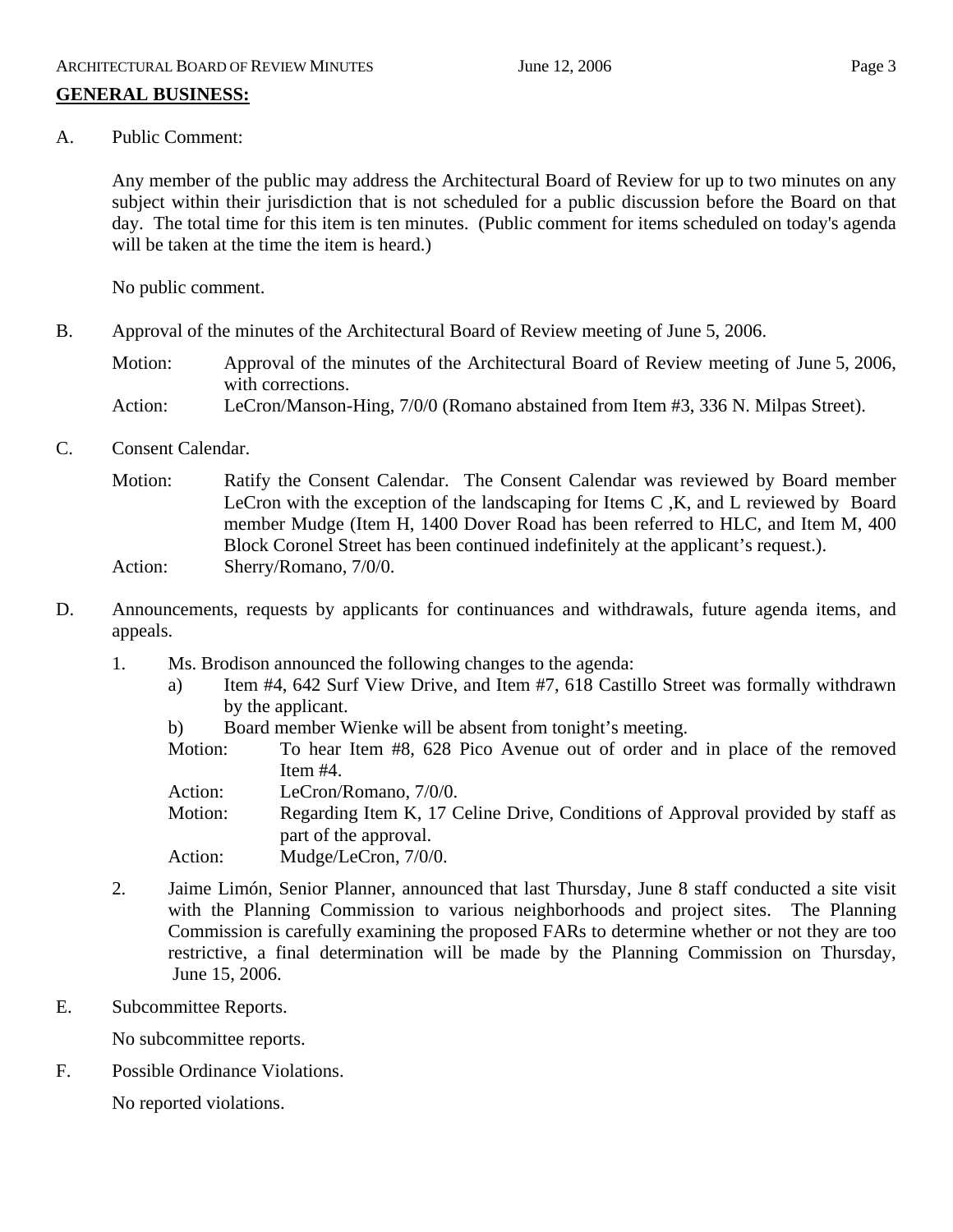# **CONCEPT REVIEW - CONTINUED ITEM**

#### **1. 1017 E HALEY ST R-2** Zone

 Assessor's Parcel Number: 031-242-020 Application Number: MST2006-00116 Owner: Robert Bartlein & Priscilla Jacobs Architect: Vadim Hsu Contractor: Ken Smith

(Proposal to demolish two existing apartment units and detached garage and construct three new apartment units. The project consists of a duplex with two 719 square foot two-bedroom units and attached 232 square foot two-car carport, and a 935 square foot three-bedroom unit. Four additional parking spaces will be provided consisting of a 300 square foot two-car carport and two uncovered parking spaces. There will be approximately 150 cubic yards of cut grading outside the building footprints on the 9,056 square foot lot. One of the two-bedroom units is an affordable unit and a modification is required to allow bonus density for lot area to be less than required for three units.

#### **(Second Concept Review.)**

### **(COMMENTS ONLY; PROJECT REQUIRES ENVIRONMENTAL ASSESSMENT AND STAFF HEARING OFFICER APPROVAL FOR A MODIFICATION.)**

(3:24)

Vadim Hsu, Architect, present.

Motion: Continued indefinitely to the Staff Hearing Officer and to return to the Consent Calendar for Preliminary Approval with the following comments: (previous comments #1, 2, 9-12 carried forward\*) 1) The Board finds the site design and overall massing of the project supportable.\* 2) The Board supports the lot area modification to gain the affordable unit at the front of the site.\* 3) The porch railing design at the rear unit is to match that of the front unit. 4) Restudy the juncture of the plaster wainscot where it meets the wood siding to include an extended sill similar to the window condition. 5) The applicant shall return with quality detailing for the doors and windows.\* 6) The Board supports the integration of the solar panels at the central carports.\* 7) The delineated paving at the driveway for pedestrian access to the rear unit.\* 8) Study the front stair to further open the railing as it ascends to the second story unit, the use of the 8-inch lap siding for the lower portion of the stair element is acceptable. Action: Sherry/Romano, 7/0/0.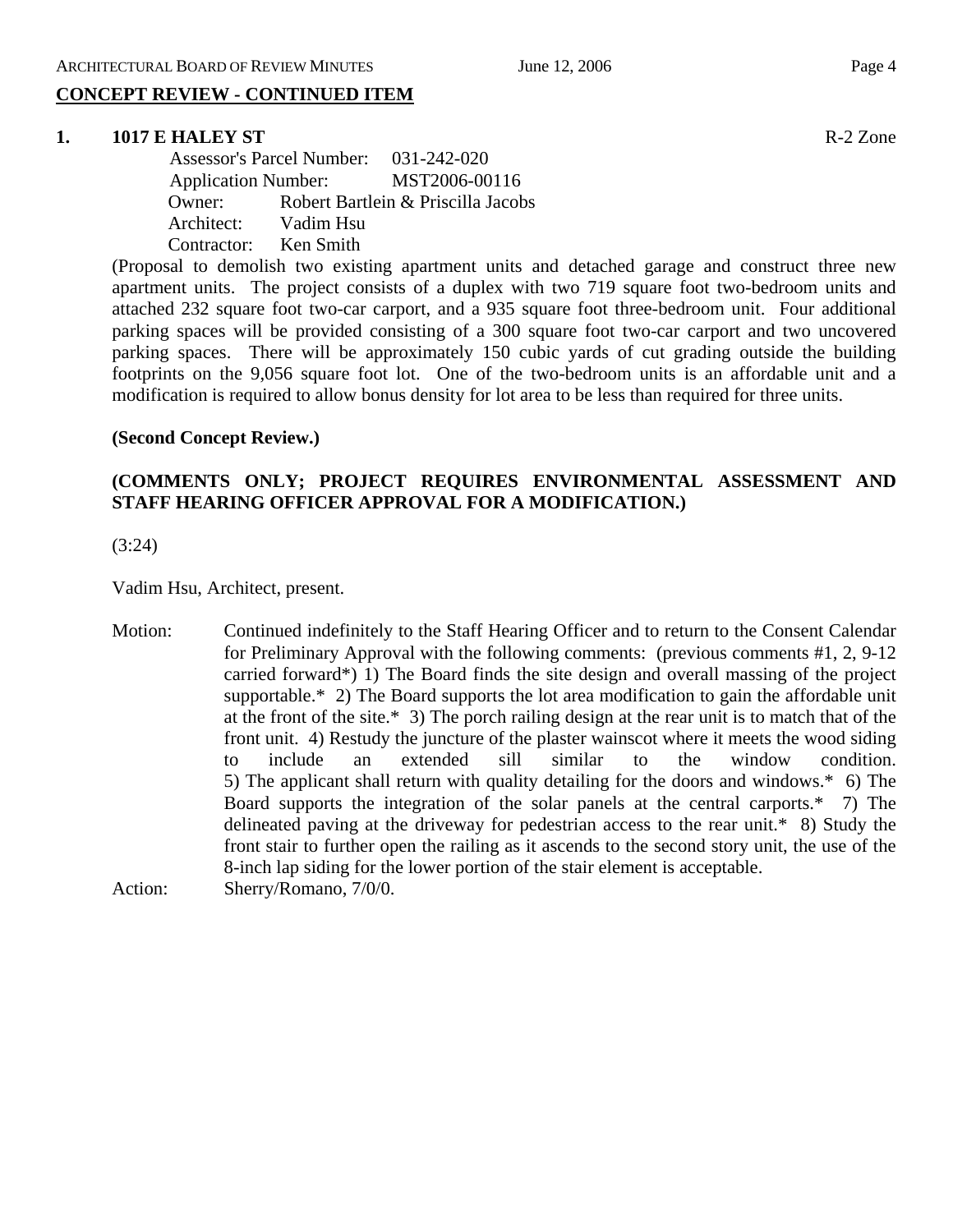# **CONCEPT REVIEW - CONTINUED ITEM**

#### **2. 1515 CLIFF DR** E-3/SD-3 Zone

 Assessor's Parcel Number: 045-031-005 Application Number: MST2006-00203 Owner: Jeffrey Seawards Architect: William Cooper

(Proposal to construct a new 3,347 square foot two-story, single-family residence with attached 480 square foot two-car garage, and a 473 square foot second-floor covered deck and stair on a vacant 10,996 square foot lot in the Non-Appealable jurisdiction of the Coastal Zone. The project includes 207 cubic yards of grading outside the building footprint.)

#### **(Second Concept Review.)**

#### **(PROJECT REQUIRES A COASTAL EXCLUSION.)**

(3:51)

William Cooper, Architect, present.

Motion: Continued indefinitely pending Coastal Exclusion with the following comments: 1) The project is ready for Preliminary Approval and can return on the Consent Calendar for Final Approval. 2) The revised scheme is an improvement, especially in site utilization and minimizing grading impacts. 3) The house steps nicely with terrain, and the split level design integrates well with slope of the natural topography. 4) The second story decks are supportable as there is no impact to the neighbors. 5) Restudy the south exterior stair to architecturally integrate it into the main structure 6) Study the height of the chimney at the roof deck to comply with the building code. Action: LeCron/Sherry, 7/0/0.

**\*\*\*\*\*\*\*\*\*\*\*\*\*\*\* THE BOARD RECESSED FROM 4:05 P.M. UNTIL 4:20 P.M. \*\*\*\*\*\*\*\*\*\*\*\*\*\*\***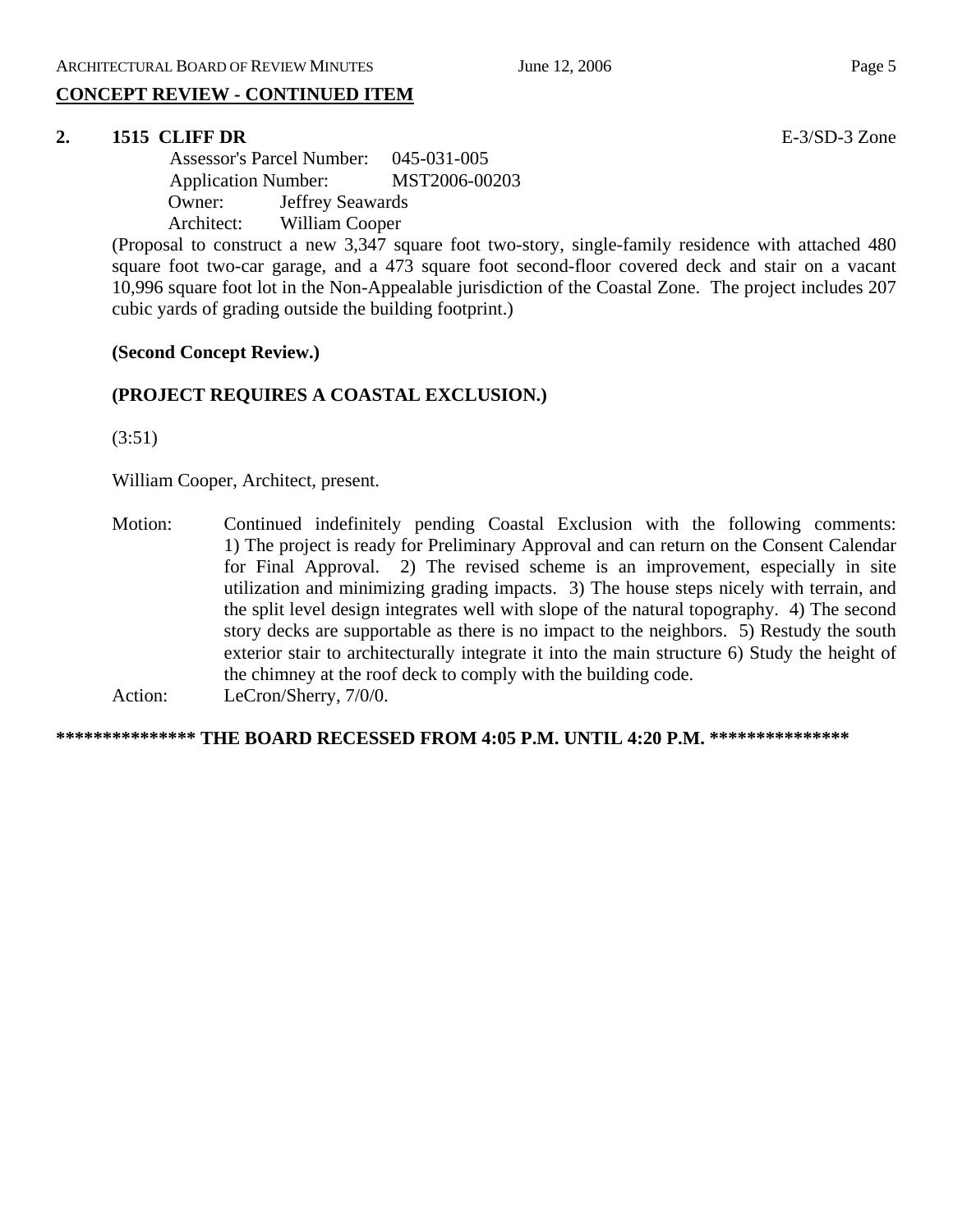### **CONCEPT REVIEW - NEW ITEM: PUBLIC HEARING**

#### **3. 1023 CACIQUE ST A** R-3 Zone

 Assessor's Parcel Number: 017-213-014 Application Number: MST2005-00297 Owner: John F. Luca Applicant: April Verbanac Architect: Keith Nolan

(Proposal for the construction of two new condominium units and the conversion of two existing units to condominiums. Proposed new construction is a two-story addition consisting of a 748 square foot firstfloor unit with attached 230 square foot garage, a 1,230 square foot two-story unit with attached 584 square foot garage, and an attached 256 square foot garage to serve the existing one-story unit. The existing units to be converted consist of a 1,092 square foot one-story unit and a 2,160 square foot threestory unit with attached 584 square foot garage. Lot size is 11,264 square feet. A Modification is requested to allow seven parking spaces rather than the required eight spaces.)

### **(COMMENTS ONLY; PROJECT REQUIRES ENVIRONMENTAL ASSESSMENT AND STAFF HEARING OFFICER APPROVAL FOR A MODIFICATION AND A TENTATIVE SUBDIVISION MAP FOR CONDOMINIUMS.)**

(4:20)

Keith Nolan, Architect for Design Architect, Inc.; David Black, Landscape Architect; and John F. Luca, Owner, present.

Public comment opened at 4:34 p.m. and, as no one wished to speak, closed at 4:35 p.m.

Motion: Continued indefinitely to the Full Board with the following comments: 1) Although the current proposal has many positive attributes, the bulk and density is focused to the rear of the site, thereby making removal of a mature oak tree necessary. Study the site plan strategies in favor of saving the existing oak tree. 2) The Board appreciates the attempt to preserve the front one-story residence and the character it presents to the street. The applicant should study other creative ways to maintain a similar feeling by making a duplex out of the front building, thereby minimizing the mass of the rear building and saving the oak tree. 3) The Board reserves judgment of the parking modification until reviewing the scheme chosen by the applicant, and finds merit in supporting a parking modification if it could save the existing oak tree. 4) The Board appreciates the applicants willingness to work with the board towards preservation of the oak tree. 5) Study ways of making entries to the units more prominent. 6) Study ways to minimize the hardscape, and maximize the landscape.

Action: LeCron/Manson-Hing, 7/0/0.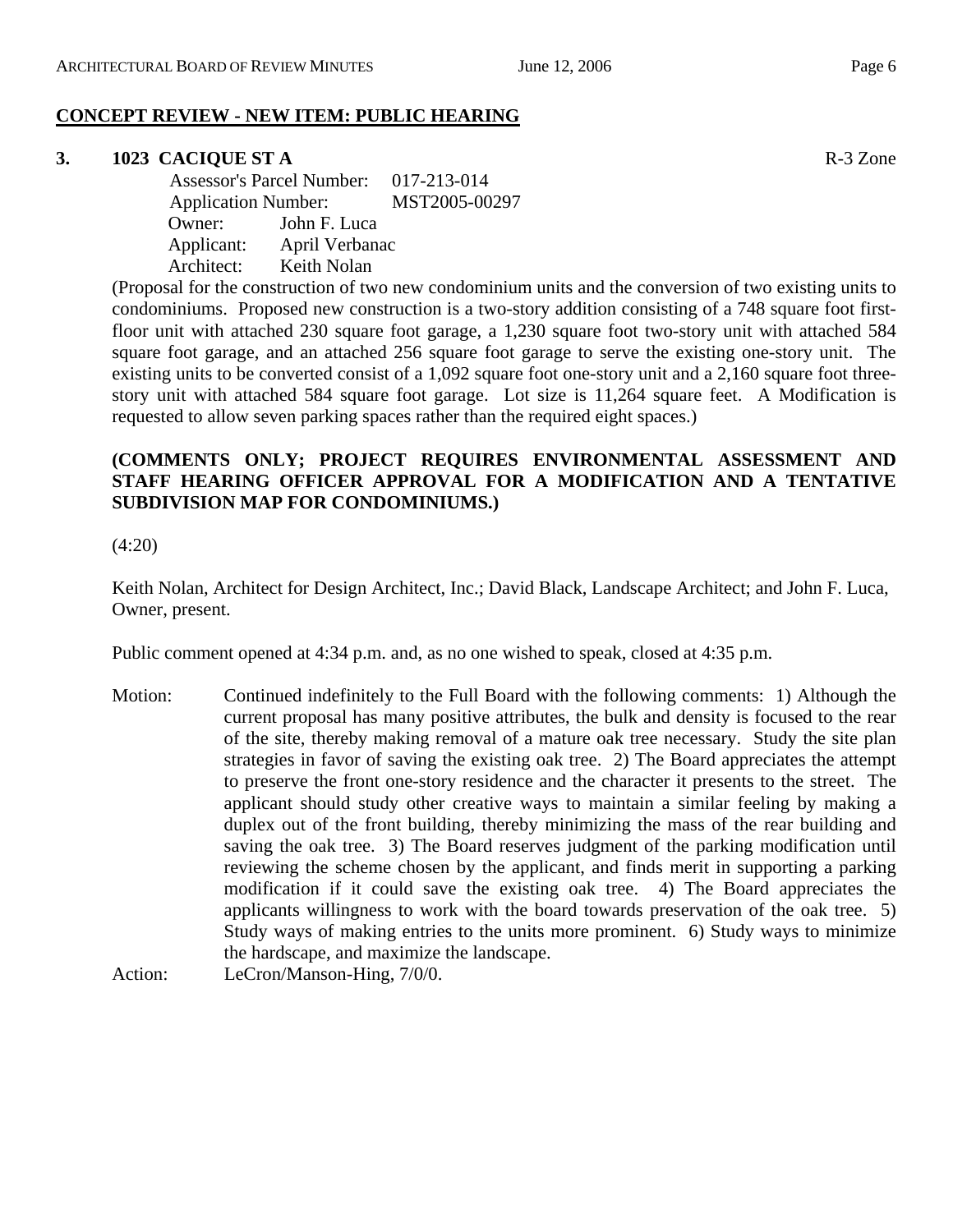#### **PRELIMINARY REVIEW**

#### **4. 642 SURF VIEW DR** E-1 Zone

**(5:10)** Assessor's Parcel Number: 035-093-008 Application Number: MST2005-00790 Owner: Tony & Mar Arroyo Architect: Carol Gross

> (Proposal to add 183 cubic yards of fill dirt and construct 280 linear feet of new retaining walls to stabilize hillside landscaping on the eastern portion of an 11,858 square foot lot in the Hillside Design District. The proposed heights of the walls range from 1' - 8' above natural grade. Also proposed is an as-built retaining wall ranging from 3' to 9' above grade in the western part of the property. A modification is required for the as-built walls encroaching into the 30 foot front yard setback in the western part of the property.)

#### **(Modification approved March 29,2006.)**

# **(PROJECT REQUIRES ENVIRONMENTAL ASSESSMENT AND NEIGHBORHOOD PRESERVATION ORDINANCE FINDINGS.)**

Continued indefinitely to Full Board at the applicant's request.

### **CONCEPT REVIEW - NEW ITEM**

#### **5. 656 AURORA AVE** E-1 Zone

**(5:45)** Assessor's Parcel Number: 035-101-015 Application Number: MST2006-00296 Owner: Reid Family 2002 Trust Architect: Leonard Paquette Contractor: Lewis Alexander Construction Contractor: David Lewis

(Proposal for a 396 square foot addition at rear of an existing 1,950 square foot single-family residence with an attached 416 square foot two-car garage on a 10,300 square foot lot in the Hillside Design District.)

### **(COMMENTS ONLY; PROJECT REQUIRES ENVIRONMENTAL ASSESSMENT AND NEIGHBORHOOD PRESERVATION ORDINANCE FINDINGS.)**

(6:06)

David Lewis, Contractor, present.

Motion: Preliminary Approval of the project with the finding that the Neighborhood Preservation Ordinance criteria have been met as stated in Subsection 22.68.060 of the City of Santa Barbara Municipal Code, and continued indefinitely to the Consent Calendar. Action: LeCron/Manson-Hing,  $7/0/0$ .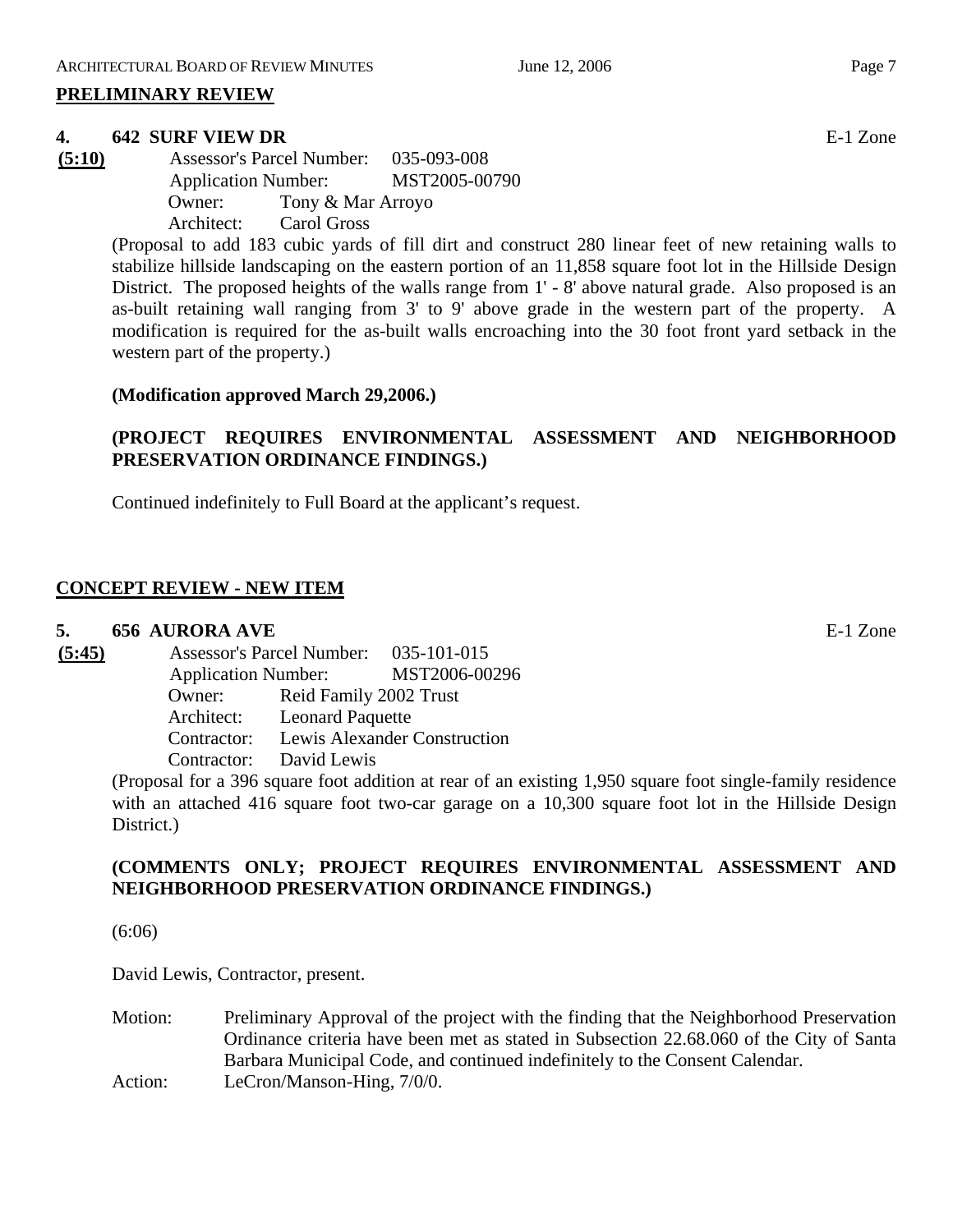# **CONCEPT REVIEW - NEW ITEM: PUBLIC HEARING**

# **6. 1120 ARBOLADO RD** E-1 Zone

**(6:05)** Assessor's Parcel Number: 019-220-010 Application Number: MST2006-00276 Owner: Sean Hecht Designer: AB Design Studio, Inc. Contractor: John Moffet

> (Proposal to construct a new swimming pool, a 410 square foot detached two-car garage, a 325 square foot cabana, and related hardscape in the front of the 11,264 square foot lot in the Hillside Design District. The existing front yard swimming pool, walkway, stairs, and patio area will be demolished. A Modification is requested for encroachment of the cabana into the front yard setback.)

# **(COMMENTS ONLY; PROJECT REQUIRES ENVIRONMENTAL ASSESSMENT, NEIGHBORHOOD PRESERVATION ORDINANCE FINDINGS AND STAFF HEARING OFFICER APPROVAL FOR A MODIFICATION.)**

(5:18)

Clay Aurrel, Designer for AB Design Studio; and Sean Hecht, Owner, present.

Public comment opened at 6:29 p.m.

Mr. Jim Sterne, neighbor, expressed his support for the proposed project. Mr. Sterne requested storypoles to help determine the effect of the second-story terrace addition and trellis from his property, and expressed appreciation of Mr. Hecht's extraordinary open communication efforts with his neighbors.

Public comment closed at 6:30 p.m.

Motion: The project is ready for Preliminary Approval, continued indefinitely to the SHO and returning to the Consent Calendar for final approval with the following comments: 1) The proposed front yard additions of the swimming pool, new garage, and cabana structure, with associated trellis, are benefits to the public view on the down-slope side of the proposed project and mask the mass of the house as currently expressed. 2) The modification request for the cabaña structure is supportable as it is technical in nature and clearly out of the front yard setbacks, while in front of the main house. 3) Suggest applicant work with neighbor and put up story poles prior to their Modification Hearing date, although this is not a requirement of the ABR. 4) Restudy the proposed hardscape improvements that indicate a significant amount of fill under the easterly edge of the existing oak tree drip line. 5) Provide an arborist report to ensure that the proposed improvements will not be a detriment to the existing mature tree. 6) Provide high quality garage doors.

Action: Manson-Hing/Sherry, 7/0/0.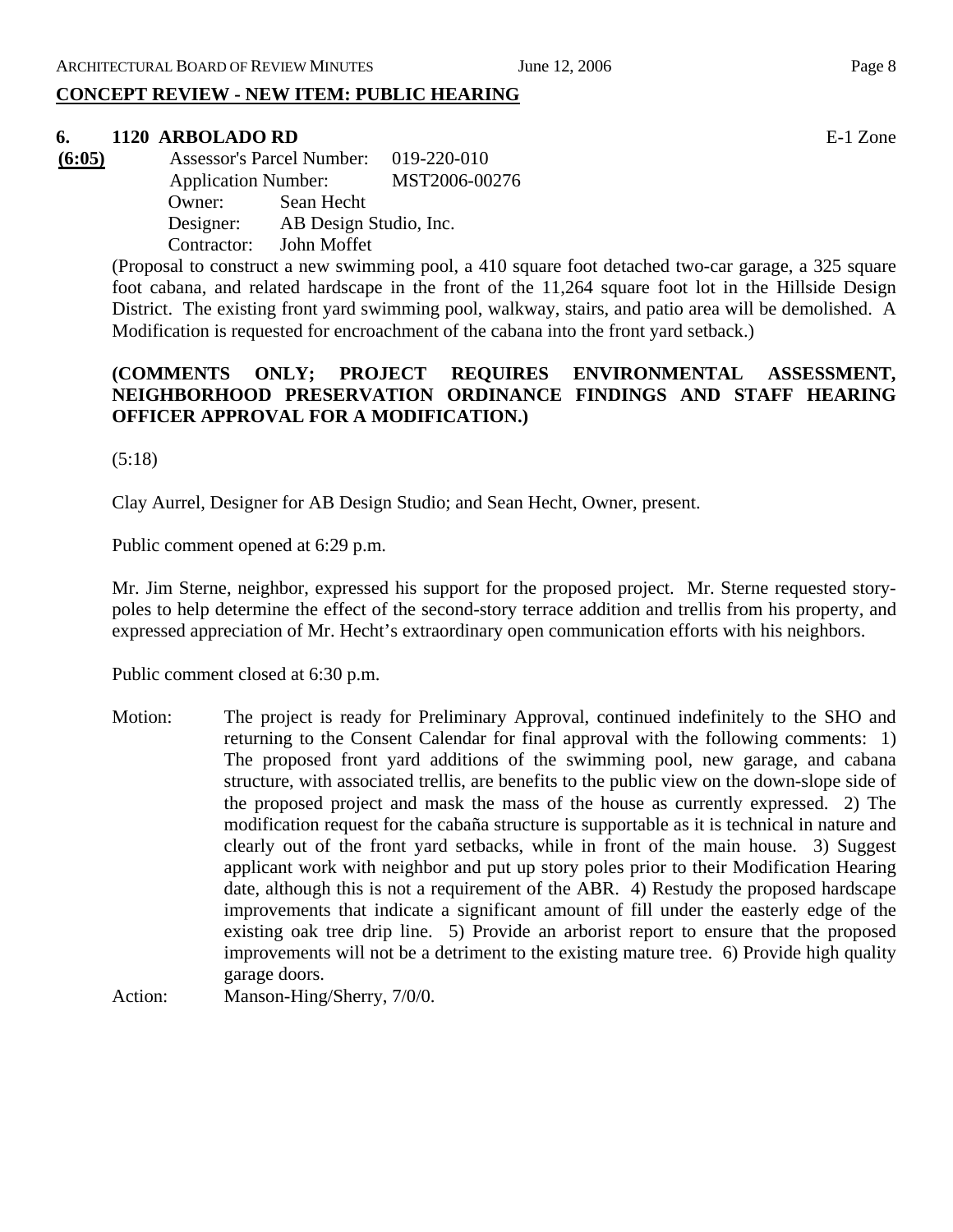# **CONCEPT REVIEW - NEW ITEM: PUBLIC HEARING**

#### **7. 618 CASTILLO ST** R-4 Zone

Assessor's Parcel Number: 037-113-028 Application Number: MST2006-00261 Owner: Mark E. Morando Applicant: Fernand Sarrat Architect: JYL Ratkevich

(Proposal to construct two residential condominium units to be attached to an existing single-family residence. The proposal includes conversion of the existing two-story 2,275 square foot residence to a condominium and demolition of the existing two-car garage. The three-story addition will consist of a 632 square foot one-bedroom unit, a 1,538 square foot three-bedroom unit, two 400 square foot two-car garages, and a 220 square foot one-car garage. The project will result in a 5,365 square foot structure containing three residential condominiums on a 7,500 square foot lot. A Modification is requested to provide one parking space for the one-bedroom unit instead of the required two parking spaces.)

# **(COMMENTS ONLY; PROJECT REQUIRES ENVIRONMENTAL ASSESSMENT AND STAFF HEARING OFFICER APPROVAL FOR A MODIFICATION AND A TENTATIVE SUBDIVISION MAP FOR CONDOMINIUMS.)**

Project has been formally withdrawn by the applicant.

# **THIS ITEM WAS HEARD OUT OF ORDER**

#### **CONCEPT REVIEW - CONTINUED ITEM**

#### **8. 628 PICO AVE** R-3 Zone

 Assessor's Parcel Number: 031-103-006 Application Number: MST2006-00148 Owner: Rafael & Maria Lopez Applicant: Frank Medina

(Proposal for a second single-family residence on the rear of a 6,750 square foot lot with an existing one-story 1,056 square foot single-family residence. Proposed is a two-story 1,784 square foot singlefamily residence and an attached 487 square foot two-car garage and attached 387 square foot two-car carport. The proposal includes demolition of the existing two-car carport.)

# **(Second Concept Review.)**

# **(ACTION MAY BE TAKEN IF SUFFICIENT INFORMATION IS PROVIDED.)**

(5:14)

Frank & Rosa Medina, Applicants, present.

Public comment opened at 5:32 p.m.

Ms. Elaine Webster, neighbor, expressed her support for the proposed project. Ms. Webster commented that she does not foresee problems with parking.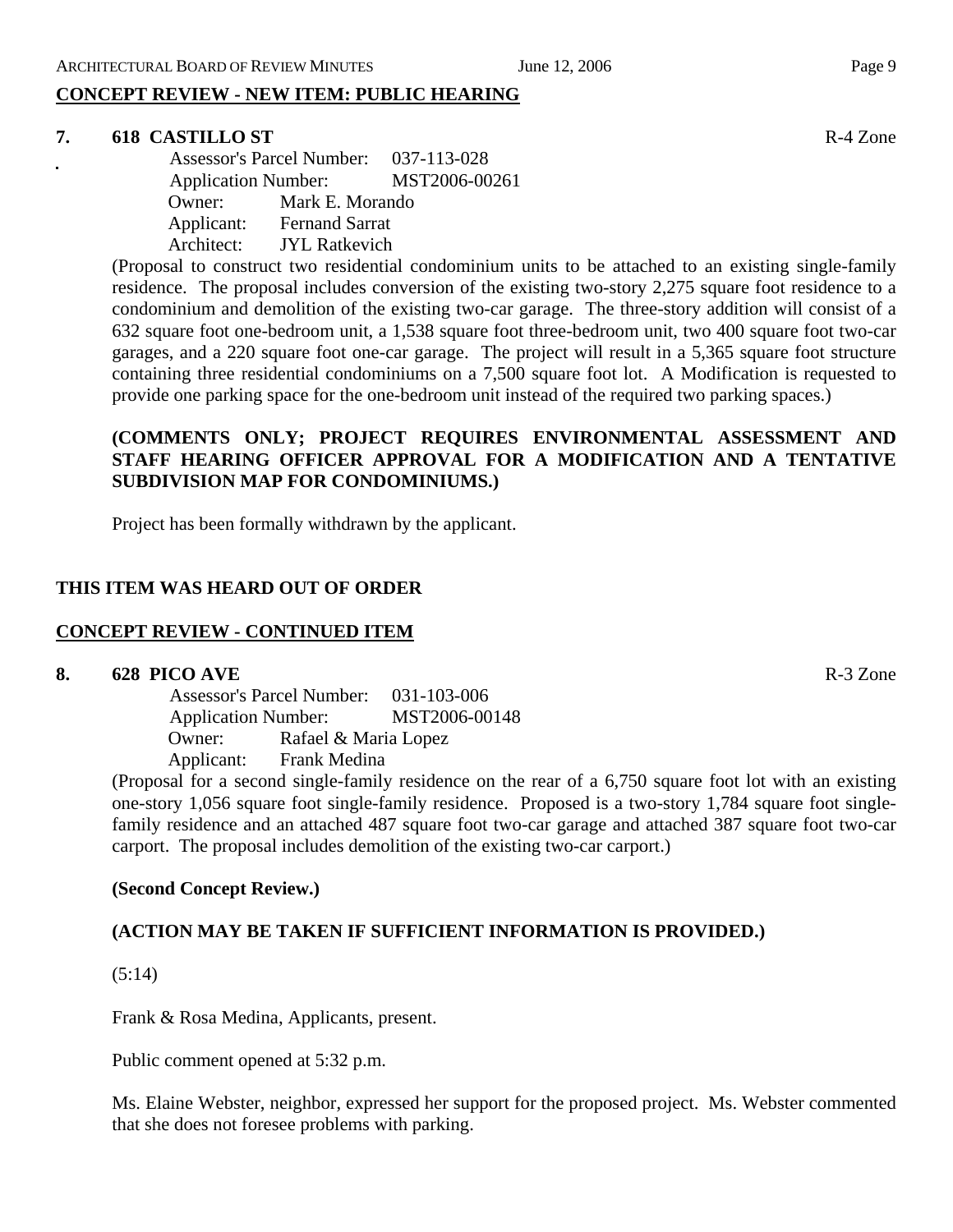Ms. Brodison clarified parking and zoning issues for the Board.

Motion: Continued three weeks to Full Board with the following comments: 1) Study the required outdoor spaces to eliminating the carport and decks with the goal of increasing the landscaped area at the open parking. 2) The Board will consider a simple, traditional Santa Barbara Spanish style with minimal detailing and authentic high quality materials. 3) The applicant is encouraged to utilize a Craftsman design style more in keeping with the neighborhood. 4) Study the floor plan at the lower level to add doors for access to the rear yard space. 5) Study drawings for accuracy of how the floor plans relate to the elevations. 6) Provide a more enhanced and identifiable entry. Action: LeCron/Mudge, 7/0/0.

# **CONSENT CALENDAR**

### **REVIEW AFTER FINAL**

#### **A. 1311 ALTA VISTA RD** R-2 Zone

Assessor's Parcel Number: 029-093-008 Application Number: MST2004-00370 Owner: Mark Foreman Architect: Karl Eberhard

(Proposal to add a 1,078 square foot three-story addition and a 400 square foot deck to an existing 1,038 square foot one-story single-family residence on a 5,971 square foot lot. The project will result in a 2,808 square foot residence. A modification is requested to allow a tandem parking space to encroach into the required interior yard setback in front of the existing one-car garage.)

#### **(Review After Final for revisions to tile application at parapet wall.)**

Continued indefinitely for applicant to provide a revised drawing showing the changes.

# **REVIEW AFTER FINAL`**

#### **B. 1283 COAST VILLAGE CIR COAST COAST VILLAGE CIR C**-1/SD-3 Zone

Assessor's Parcel Number: 009-293-006 Application Number: MST2005-00368 Owner: Orfalea Family Foundation Agent: Derrik Eichelberger (Proposal to revise parking lot to accommodate disabled parking stalls and add new landscaping.)

#### **(Review After Final for revision to brick wall to CMU wall.)**

Final Approval as submitted of the Review After Final.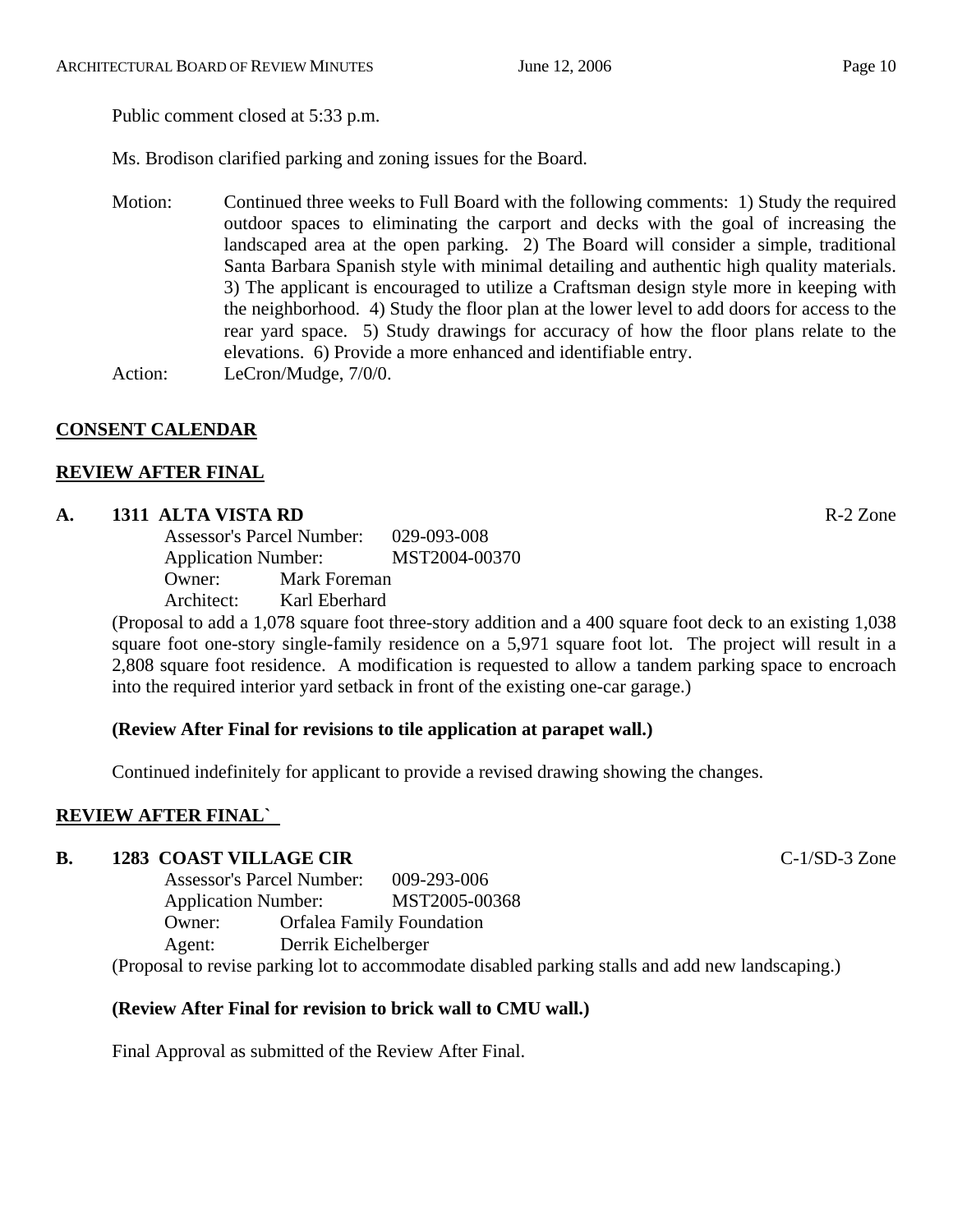#### **REVIEW AFTER FINAL**

#### **C. 225 W PUEBLO ST** C-O Zone

Assessor's Parcel Number: 025-181-029 Application Number: MST2004-00126 Owner: Dr. Gregory Keller Architect: HFP Architects

(Proposal to construct a 1,855 square foot second-floor addition to an existing 6,986 square foot one and partial two-story medical office building. The proposal includes a remodel of the first floor. The proposal includes the reconfiguration of the parking lot to add seven additional uncovered spaces for a total of 31 spaces. The project requires Development Plan Approval by the Architectural Board of Review for small additions between 1,000 and 3,000 square feet.)

### **(Review After Final for handicap ramp at front of building.)**

Final Approval as submitted of the Review After Final.

### **FINAL REVIEW**

### **D. 2030 CASTILLO ST** R-4 Zone

Assessor's Parcel Number: 025-292-029 Application Number: MST2005-00654 Owner: Lori A. Pearson Designer: Patrick Pouler

(Proposal to construct a 500 square foot addition and a 30 square foot deck to the rear of the existing 1,372 square foot, two-story residence at the front of an 8,500 square foot lot. The lot is currently developed with an additional 1,540 square foot, two-story residence at the rear and a 720 square foot carport which are to remain unaltered. A modification is requested for reduction of distance between buildings.)

#### **(Final Approval is requested.)**

Final Approval as submitted.

#### **FINAL REVIEW**

# **E. 937 CALLE CORTITA** E-1 Zone

Assessor's Parcel Number: 041-157-016 Application Number: MST2006-00032 Owner: Sheryl Lyn Schmandt Architect: Sheryl Lyn Schmandt

(Proposal for a two-story addition of 1,110 square feet of living space to an existing 1,005 square foot two-story residence with an attached 298 square foot carport. The addition includes upper and lowerlevel decks. The project is located on a 6,596 square foot lot in the Hillside Design District. A modification is required for the encroachment of the existing structure into the front yard setback.)

# **(Final Approval is requested.)**

Final Approval of the project as noted with the finding that the Neighborhood Preservation Ordinance criteria have been met as stated in Subsection 22.68.060 of the City of Santa Barbara Municipal Code.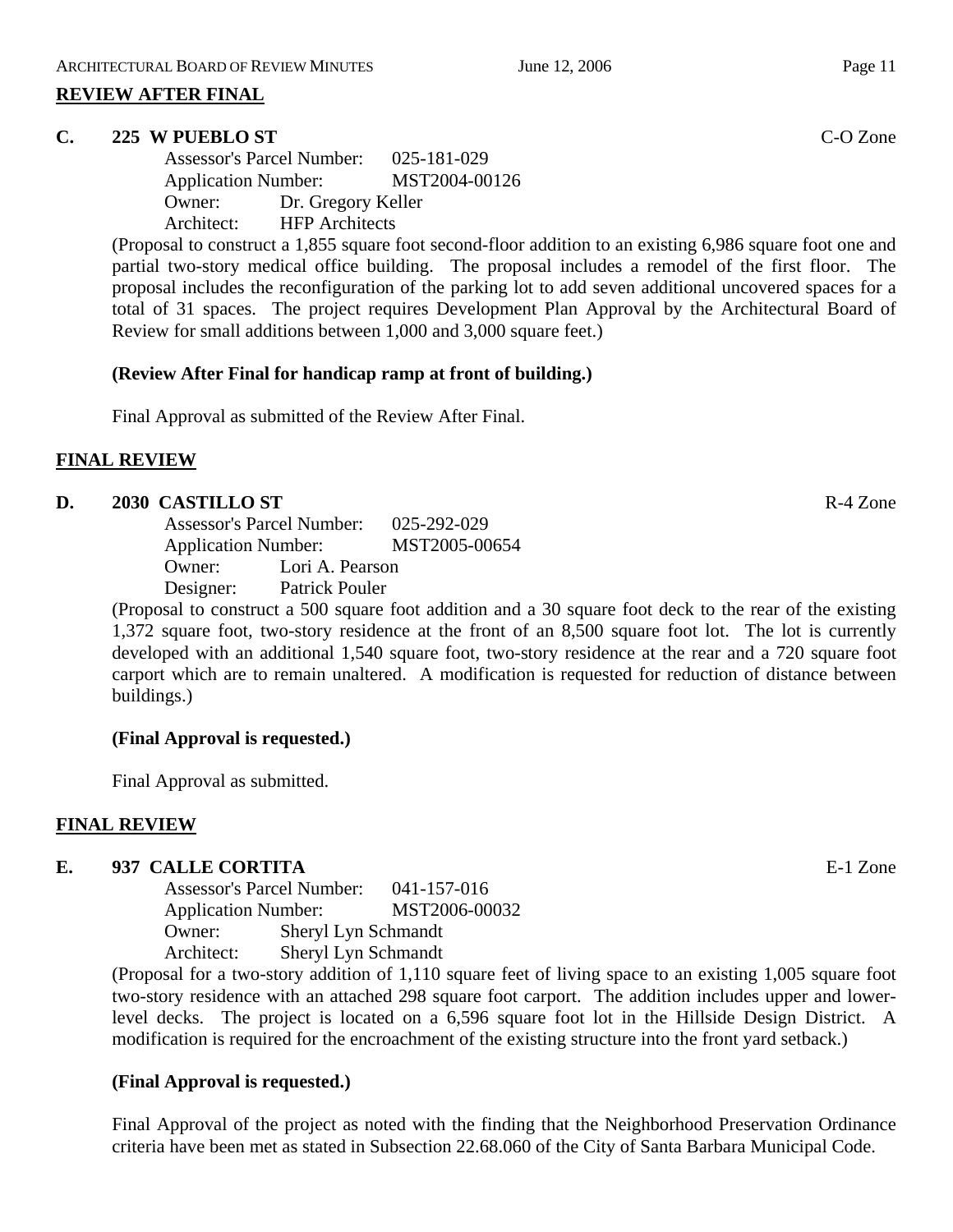#### **CONTINUED ITEM**

#### **F. 1618 GRAND AVE** R-2 Zone

Assessor's Parcel Number: 027-153-050 Application Number: MST2006-00307

Owner: Jennifer L. Wood

(Proposal to remove the existing red s-tile roof and replace with MCA, Oriental Style, green roof material on a two-story residence on a 5,115 square foot lot located in the Hillside Design District. The proposal also includes removing the existing built up roof with white cap sheet.)

#### **(PROJECT REQUIRES NEIGHBORHOOD PRESERVATION ORDINANCE FINDINGS.)**

Final Approval of the project as noted with the finding that the Neighborhood Preservation Ordinance criteria have been met as stated in Subsection 22.68.060 of the City of Santa Barbara Municipal Code, with the following condition that the applicant shall use either C-09 Japanese Black MCA Oriental Style, or Fire Free Natural Shakes Driftwood as opposed to the originally proposed green tile.

#### **NEW ITEM**

#### **G. 931 CARRILLO RD** E-1 Zone

Assessor's Parcel Number: 029-252-007 Application Number: MST2005-00698 Owner: Mathew Kelly Agent: Sophie Calvin

(Proposal for an 84 square foot as-built porch enclosure to the front of an existing single-family residence, 80 cubic yards of cut to replace the single-car garage with a two-car garage in the same location with a new wrought iron railing along the back of the garage, all on an 11, 438 square foot lot in the Hillside Design District. A modification was approved November 16, 2005, to permit a new two-car garage to be located within the required thirty-foot front and ten-foot interior yard setbacks.)

#### **(PROJECT REQUIRES NEIGHBORHOOD PRESERVATION ORDINANCE FINDINGS.)**

Final Approval of the project as submitted with the finding that the Neighborhood Preservation Ordinance criteria have been met as stated in Subsection 22.68.060 of the City of Santa Barbara Municipal Code.

#### **NEW ITEM**

#### **H. 1400 DOVER RD** E-1 Zone

Assessor's Parcel Number: 019-103-010 Application Number: MST2006-00333 Owner: Eisberg Family Trust 4/22/03 Contractor: Action Roofing

(Proposal to tear off existing BUR with white rock roof and one layer of 1/2" sound board prior to installation of roofing. Install new IB PVC roof system underlayment for Class A fire rating. White roof for energy tar savings. Cool roof system.)

# **(PROJECT REQUIRES ENVIRONMENTAL ASSESSMENT AND NEIGHBORHOOD PRESERVATION ORDINANCE FINDINGS.)**

This item was referred to the Historic Landmarks Commission (HLC).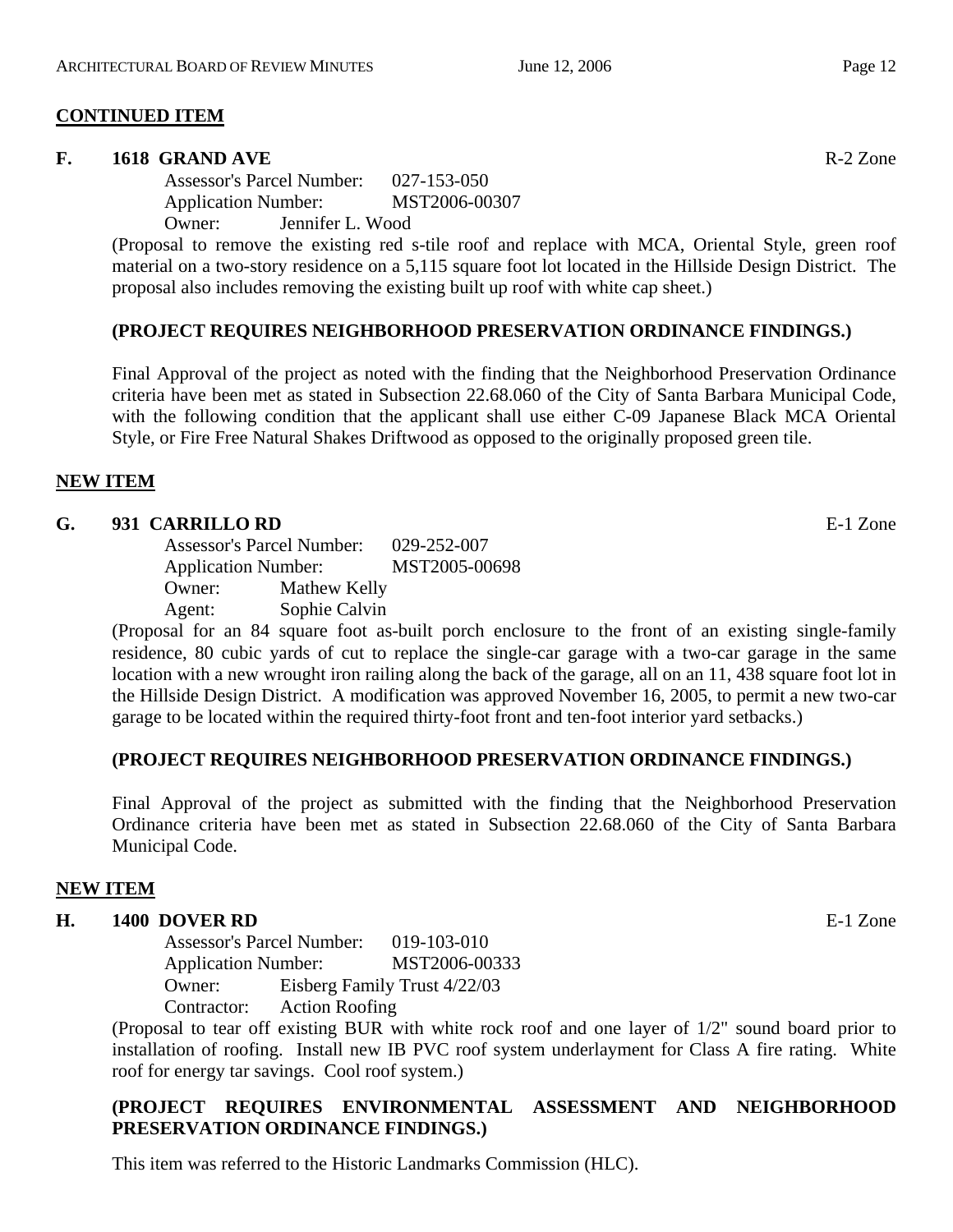### **NEW ITEM**

#### **I. 2611 DE LA VINA ST** C-2 Zone

Assessor's Parcel Number: 051-292-003 Application Number: MST2006-00351 Owner: Josiah F. Jenkins Applicant: Nancy Jean Carr Business Name: Simple Meals (Proposal to permit the "as-built" change in paint colors.)

# **(ACTION MAY BE TAKEN IF SUFFICIENT INFORMATION IS PROVIDED.)**

Final Approval as submitted.

### **NEW ITEM**

#### **J. 717 E GUTIERREZ ST** M-1 Zone

Assessor's Parcel Number: 031-302-013 Application Number: MST2006-00352 Owner: Francis W. & Evelyn B. Rowbottam, Trustee Applicant: Barry Hughes (Change building color and trim.)

#### **(ACTION MAY BE TAKEN IF SUFFICIENT INFORMATION IS PROVIDED.)**

Final Approval as noted with the condition that the approved colors shall be Navajo White for the building, and Frazee Ship Ahoy for the trim.

#### **NEW ITEM**

#### **K. 17 CELINE DR** E-1 Zone

Assessor's Parcel Number: 055-141-029 Application Number: MST2006-00338 Owner: Knappe Family Revocable Trust Owner: Peter Knappe

(Proposal for new hardscape, landscape and pool with 8' x 10' pool equipment enclosure on a 24,178 square foot lot in the Hillside Design District with and existing 2,481 square foot residence and 587 square foot attached garage.)

# **(PROJECT REQUIRES ENVIRONMENTAL ASSESSMENT AND NEIGHBORHOOD PRESERVATION ORDINANCE FINDINGS.)**

Final Approval of the project as submitted with the Conditions of Approval provided by staff, and finding that the Neighborhood Preservation Ordinance criteria have been met as stated in Subsection 22.68.060 of the City of Santa Barbara Municipal Code.